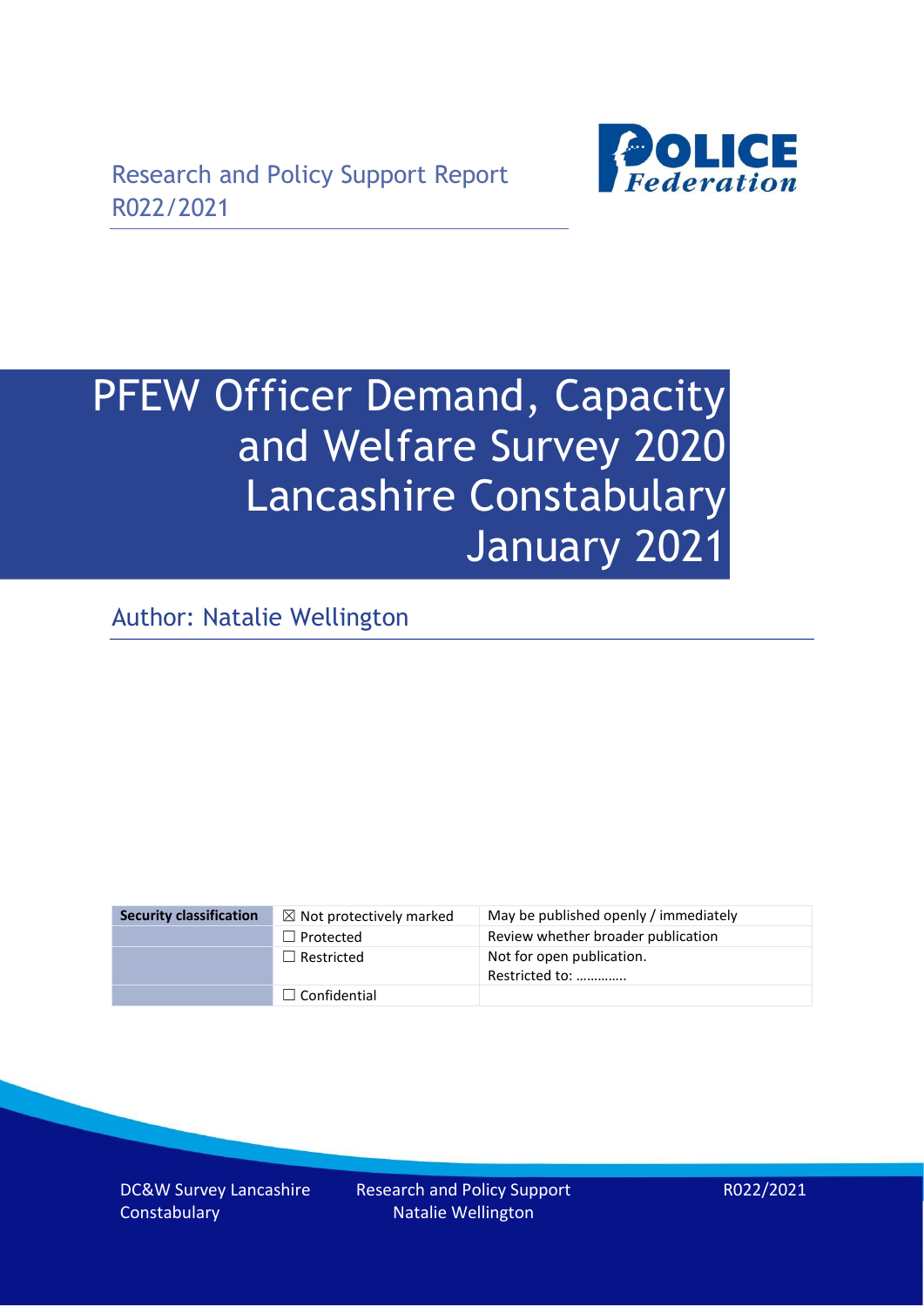# **CONTENTS**

| 2.          |                                                            |  |
|-------------|------------------------------------------------------------|--|
| 3.          |                                                            |  |
| 4.          |                                                            |  |
| 5.          |                                                            |  |
| 6.          |                                                            |  |
| $7_{\cdot}$ | ORGANISATIONAL SUPPORT FOR MENTAL HEALTH AND WELLBEING  17 |  |
| 8.          |                                                            |  |
|             |                                                            |  |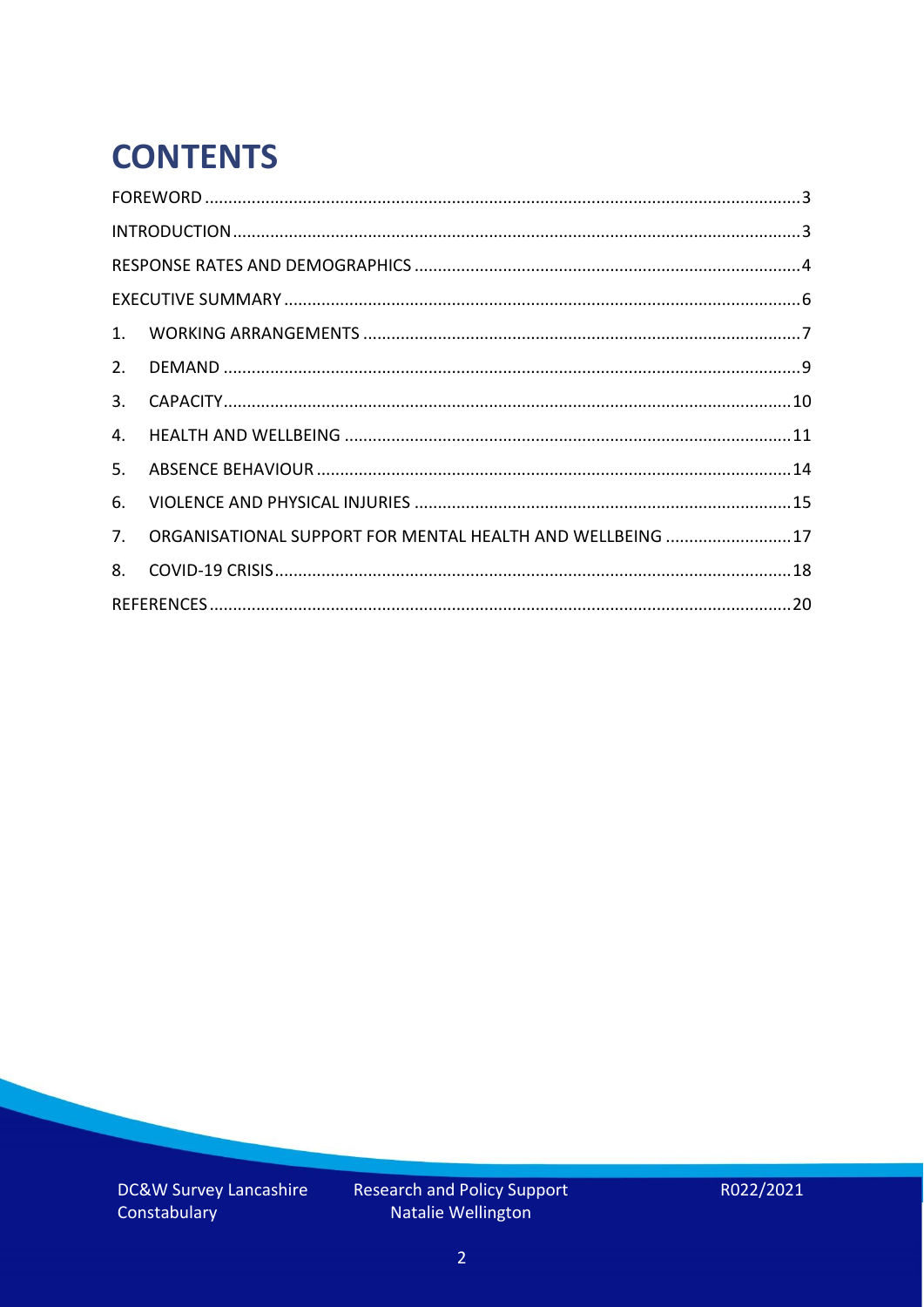### <span id="page-2-0"></span>**FOREWORD**

#### <span id="page-2-1"></span>**INTRODUCTION**

The Demand, Capacity and Welfare Survey is a biennial survey that started in 2016. This was in response to unprecedented budgetary cuts and a 14% fall in officer numbers over a seven year period from a high of 142,056 in 2009 to 122,748 in March 2016. <sup>i</sup> Evidence from a focus group study conducted by the PFEW<sup>ii</sup> also highlighted that these reductions may have been having a negative effect on officers' individual wellbeing. It was within this context that the Police Federation of England and Wales (PFEW) began a biennial Demand, Capacity and Welfare Survey. The 2020 PFEW Demand, Capacity and Welfare Survey is the third iteration of the survey. Due to the current global health crisis we have included questions specific to COVID-19, in order to help us to better understand the impacts of working within the police service during this crisis and officers' experiences on the ground. We have reported personal impacts in a specific section and organisational impacts are reported at contextually appropriate points throughout the report, to enable comparisons with other relevant items (for example we have included the results for the question asking whether COVID-19 has had an impact on single-crewing within the same section as the results for the question regarding frequency of single-crewing).

This report provides a summary of responses to key questions from the 2020 PFEW Officer Demand, Capacity and Welfare Survey from respondents in Lancashire Constabulary.

Where appropriate, details of average responses from previous years, or the police service as a whole, are also presented.<sup>1</sup> However, differences across these figures have not been tested to assess whether they are statistically significant;<sup>2</sup> therefore, any and all differences reported are for guidance only and must be treated with caution. When comparing forcelevel data across years, a dash (–) is used, when applicable, to indicate where a force report was not provided due to small sample sizes.

Please be aware that the total number of responses for each item may vary slightly as not all items were answered by all respondents, and all percentages are rounded to the nearest

DC&W Survey Lancashire **Constabulary** 

 $1$  Data were weighted at a national level on the basis of respondents' force to ensure that each force were proportionally represented within the national sample; no weightings were applied at a force level. More information about weightings can be found in the 2020 Technical Annex R098/2020.

 $2$  As all the data are derived from samples of the population, rather than the whole population, percentage figures calculated are strictly speaking estimates, rather than exact measures. This means that every figure has a margin of error associated with it. Hence a very small percentage difference year on year may be due to sampling, rather than to actual changes.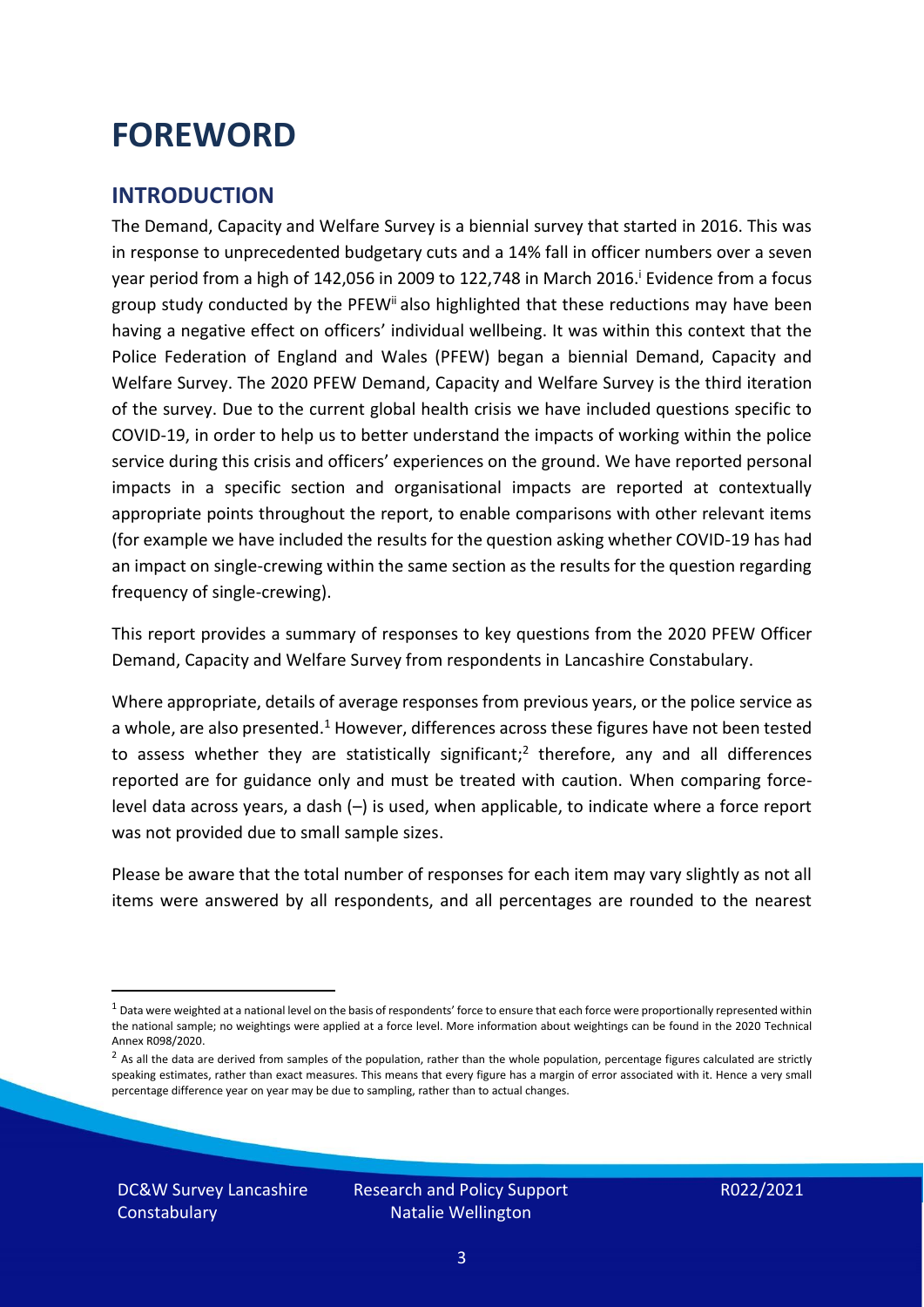whole number. In addition, the actual differences between any and all groups may be quite small, and these details should be considered when interpreting the data.

#### <span id="page-3-0"></span>**RESPONSE RATES AND DEMOGRAPHICS**

Survey responses were gathered over a seven-week period between October and November 2020. All officers of the federated ranks in England and Wales were eligible to participate. Analyses were conducted on a sample of 12,471 responses drawn from all 43 forces across England and Wales. The national response rate for the 2020 survey was 10%.

Overall, 3% of respondents (n=423) to the survey declined to state which force they belonged to. These responses have been included within the national data but are excluded from force-level analyses.<sup>3</sup>

194 responses were received from Lancashire Constabulary, representing a response rate of around 6% (based on March 2020 Home Office figures of officer headcount).<sup>iii</sup> The margin of error for this report has been calculated using the size of the sample and population. At a 95% confidence level, this force report has a 7% margin of error. If the margin of error is less than 5%, it can be considered to be within the normal bounds of academic rigour.<sup>4</sup> If this threshold has not been met, the results from this report must be interpreted with caution.

62% of responses from Lancashire Constabulary were received from male officers and 30% of responses were from female officers. The other 8% preferred not to say or identified in another way. In regards to rank, 75% of respondents from Lancashire Constabulary were Constables, 16% were Sergeants, 8% were Inspectors, and 1% were Chief Inspectors. 3% of responses from Lancashire Constabulary were received from Black and Minority Ethnic (BME) officers.

DC&W Survey Lancashire **Constabulary** 

<sup>&</sup>lt;sup>3</sup> Please see the 2020 Technical Annex R098/2020 for excluded cases.

<sup>&</sup>lt;sup>4</sup> The generally accepted academic standards is a 95% confidence level with a 5% (or less) margin of error.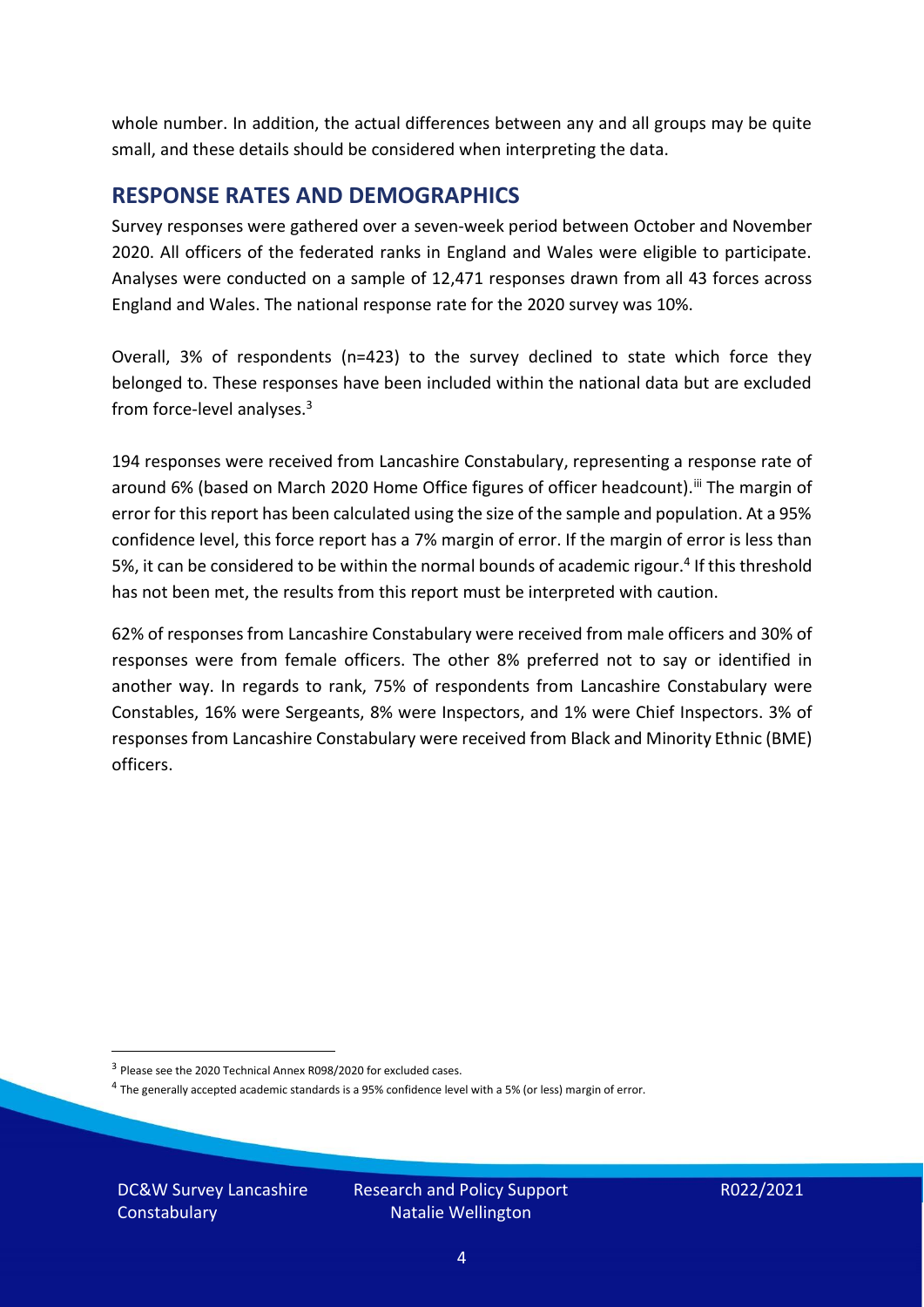### **INFOGRAPHIC**

### **Who responded?**

**194** responses were received from Lancashire Constabulary, representing a **6%** response rate.



DC&W Survey Lancashire **Constabulary** 

Research and Policy Support Natalie Wellington

#### R022/2021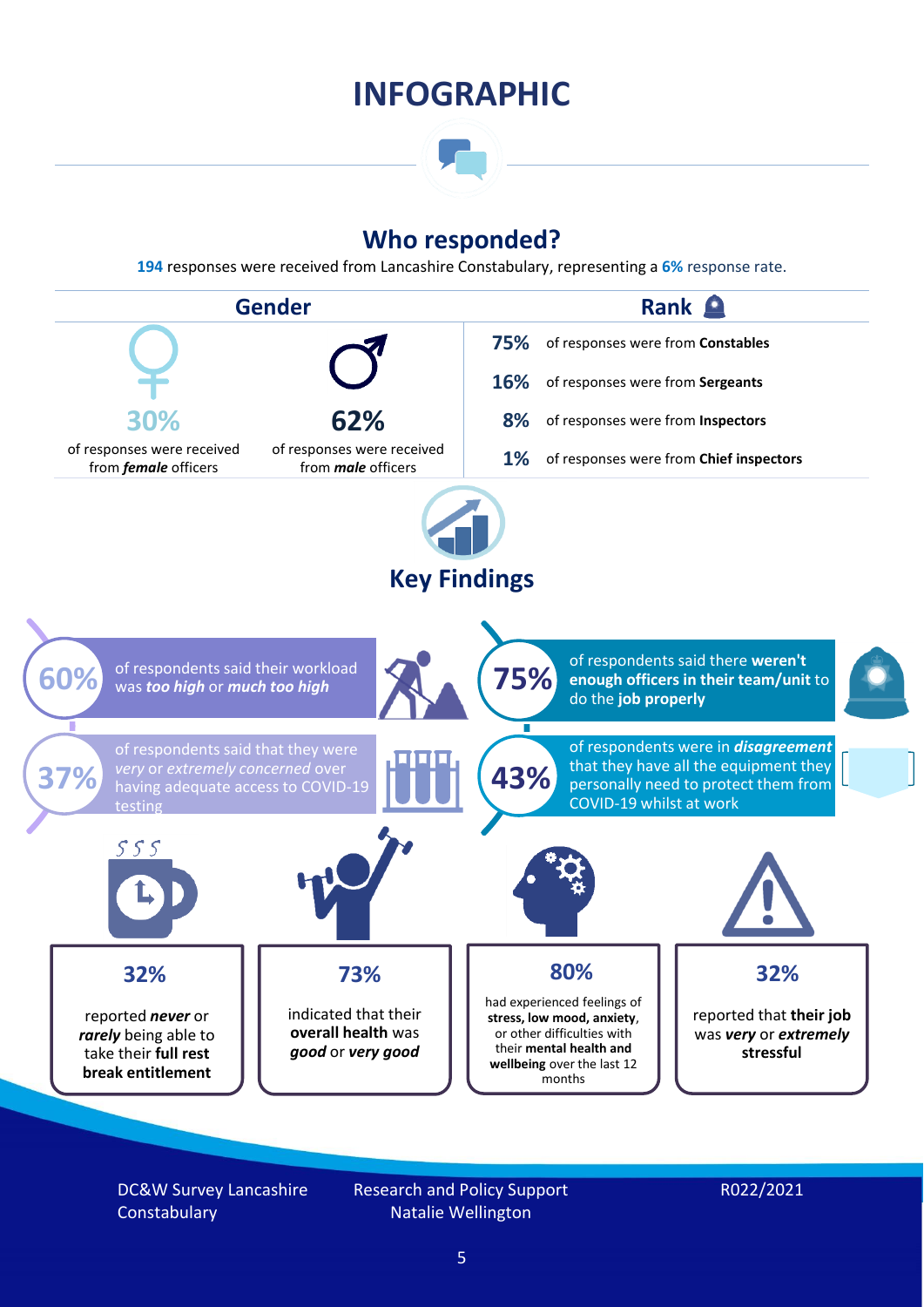### <span id="page-5-0"></span>**EXECUTIVE SUMMARY**

- **194** responses were received from Lancashire Constabulary, representing a response rate of around **6%**.
- The average (mean) rating for **overall job satisfaction** for respondents was **5/10**.
- **77%** reported being **single-crewed** *often* or *always* and **22%** reported being **singlecrewed** *more often* due to **COVID-19**.
- **32%** of respondents reported *never* or *rarely* being able to take their **full rest break entitlement**; *lower than* the proportion in 2018 (48%).
- **60%** of respondents reported that their **workload** is currently *too high*, or *much too high*; *lower than* the proportion in 2018 (75%).
- **75%** of respondents said there **weren't enough officers in their team/unit** to do the **job properly**.
- The average (mean) **overall life satisfaction** rating was **6/10**. This can be compared to the national average of 6/10.
- **73%** of respondents indicated that their **overall health** was *good* or *very good.*
- **32%** of respondents said that they viewed their job as *very* or *extremely* **stressful**. This was *lower than* the proportion in 2018 (49%).
- **80%** of respondents indicated that they had **experienced feelings of stress, low mood, anxiety, or other difficulties with their health and wellbeing** over the last 12 months.
- **8%** of respondents reported that they had suffered **one or more injuries**that required medical attention as a result of **work-related violence** in the last year.
- **5%** of respondents reported that they had suffered **one or more injuries**that required medical attention as a result of **work-related accidents** in the last year.
- **31%** of respondents reported that they were *very* or *extremely worried* about the **impact that the COVID-19 crisis will have on them personally**.
- **6%** of respondents reported that they *have* or *have had* **COVID-19** confirmed by a positive antigen or antibody test.
- **43%** of respondents reported that they *disagreed* or *strongly disagreed* that they **have all the equipment they personally need to protect them from COVID-19 whilst at work**.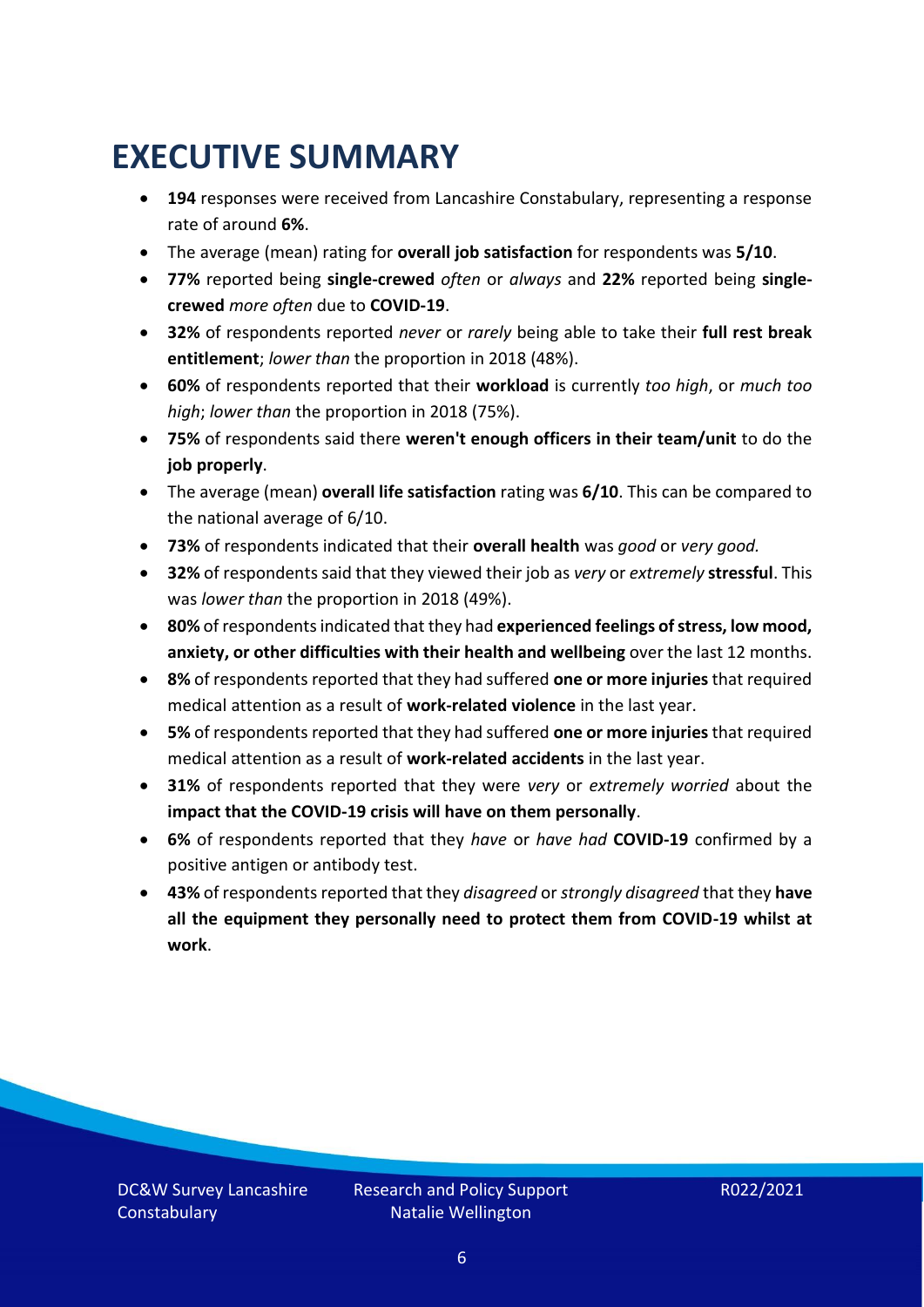### <span id="page-6-0"></span>**1. WORKING ARRANGEMENTS**

### **1.1. OVERALL JOB SATISFACTION**

Respondents were asked to rate their overall job satisfaction between 0 and 10, where 0 was 'not at all satisfied' and 10 was 'completely satisfied.' The average (mean) rating for overall job satisfaction for respondents from Lancashire Constabulary was 5/10 (range 0-10), with 34% of respondents reporting an overall job satisfaction rating of *4* or *less*. This can be compared to the national average of 5/10 (range 0-10), and 37% of respondents reporting an overall job satisfaction rating of *4* or *less*.

### **1.2. SHIFT LENGTH**

1% of respondents from Lancashire Constabulary reported that their formal shift duration was more than the 8-10 hours advised by the Health and Safety Executive<sup>iv</sup> and the Police Negotiating Board,<sup>v</sup> and 0% of respondents indicated a shift length of 12 hours or more. 9% of the national sample indicated that their formal shift duration was more than 8-10 hours, and 7% indicated a shift length of *12 hours* or *more*. 5

#### **1.3. SINGLE-CREWING**

Among respondents from Lancashire Constabulary, for whom this item was applicable, 77% reported being single-crewed either *often* or *always* over the previous 12-month period. This can be compared with 58% of respondents from the national sample.<sup>6</sup>

Due to COVID and the social distancing regulations implemented by the UK government, forces may have changed their normal operational procedures around crewing in order to reduce opportunities for infection between colleagues. The NPCC released guidance stating that when officers are double crewed a surgical Type IIR face mask should be worn in an enclosed space, such as a vehicle or personnel carrier, when social distancing cannot be achieved.<sup>vi</sup> However, some of the units may have decided to reduce the risk further by limiting double crewing or placing officers in bubbles. As such, in this year's iteration of the survey we wanted to ask an additional query about COVID-19 in relation to crewing levels, to see if crewing levels were affected by this. The findings were that 22% from Lancashire Constabulary reported being single-crewed *more often* due to COVID-19.

 $<sup>6</sup>$  Respondents that reported not applicable were removed from force-level and national analysis.</sup>

DC&W Survey Lancashire **Constabulary** 

<sup>&</sup>lt;sup>5</sup> Respondents that reported not applicable were removed from force-level and national analysis.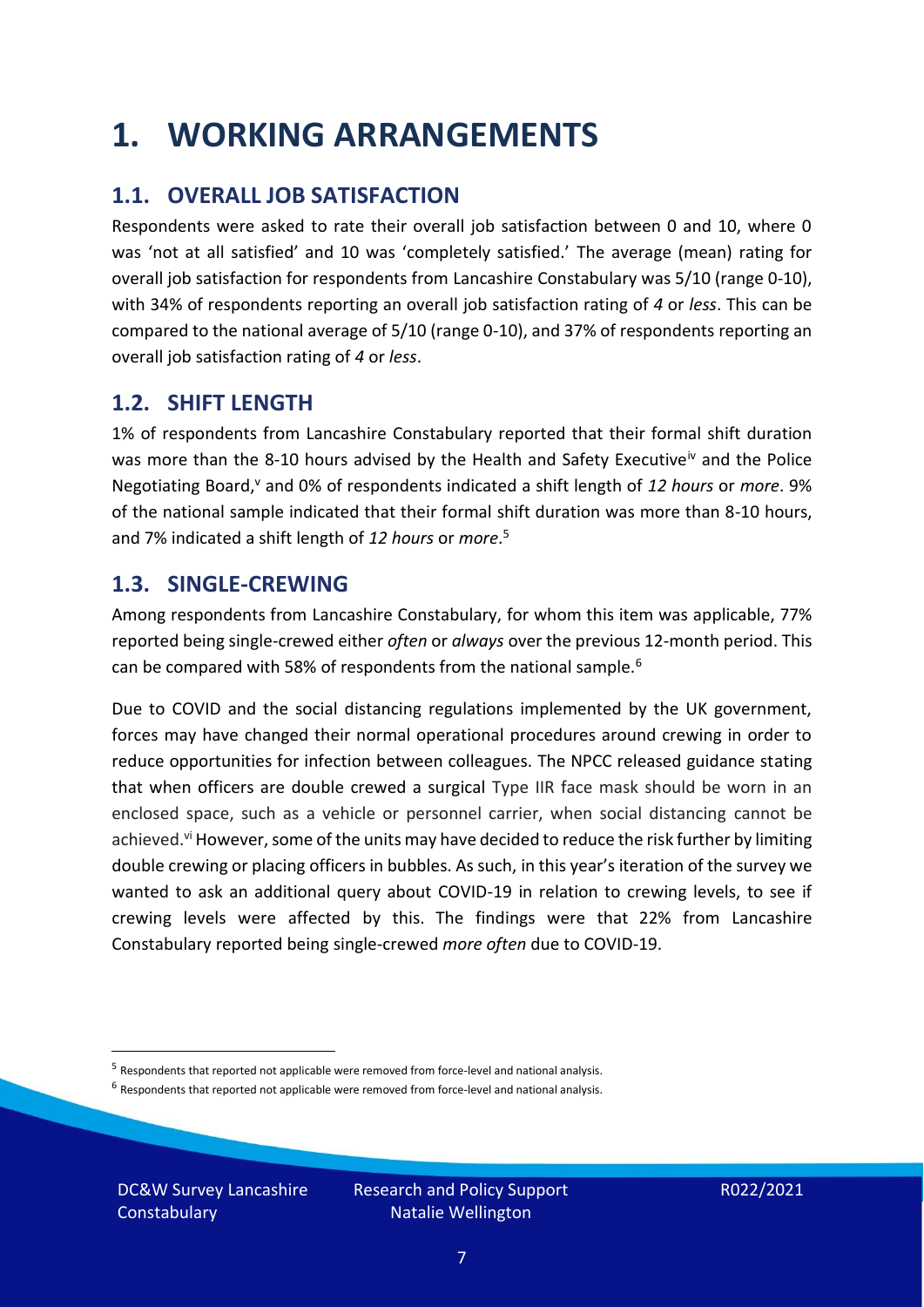### **1.4. BREAKS, REST DAYS AND ANNUAL LEAVE**

32% of respondents from Lancashire Constabulary reported *never* or *rarely* being able to take their full rest break entitlement, and 58% reported having had *two* or *more* rest days cancelled in the previous 12-month period. Furthermore, 81% of respondents from Lancashire Constabulary told us that they had a request for annual leave refused *once* or *more* in the previous 12-month period.

Historical comparisons for items relating to breaks, rest days and annual leave for Lancashire Constabulary, are also provided in *Table 1* below.

| Table 1: Force level figures for breaks, rest days<br>and annual leave                                       | 2016 | 2018 | 2020 |
|--------------------------------------------------------------------------------------------------------------|------|------|------|
| Reported being never or rarely able to take full<br>rest break entitlement                                   | 44%  | 48%  | 32%  |
| Reported having two or more rest days<br>cancelled in the previous 12 months                                 | 90%  | 66%  | 58%  |
| Reported having a request for annual leave<br>refused once or more in the previous 12<br>months <sup>7</sup> | 94%  | 83%  | 81%  |

DC&W Survey Lancashire **Constabulary** 



<sup>&</sup>lt;sup>7</sup> Please note, there were moderate changes to the question wording and response scale for this item between the 2016 and 2018 iterations of this survey. Please take this into consideration when interpreting any and all differences in the findings between these years, as altering the way in which a question is framed may unintentionally affect the way in which an individual responds.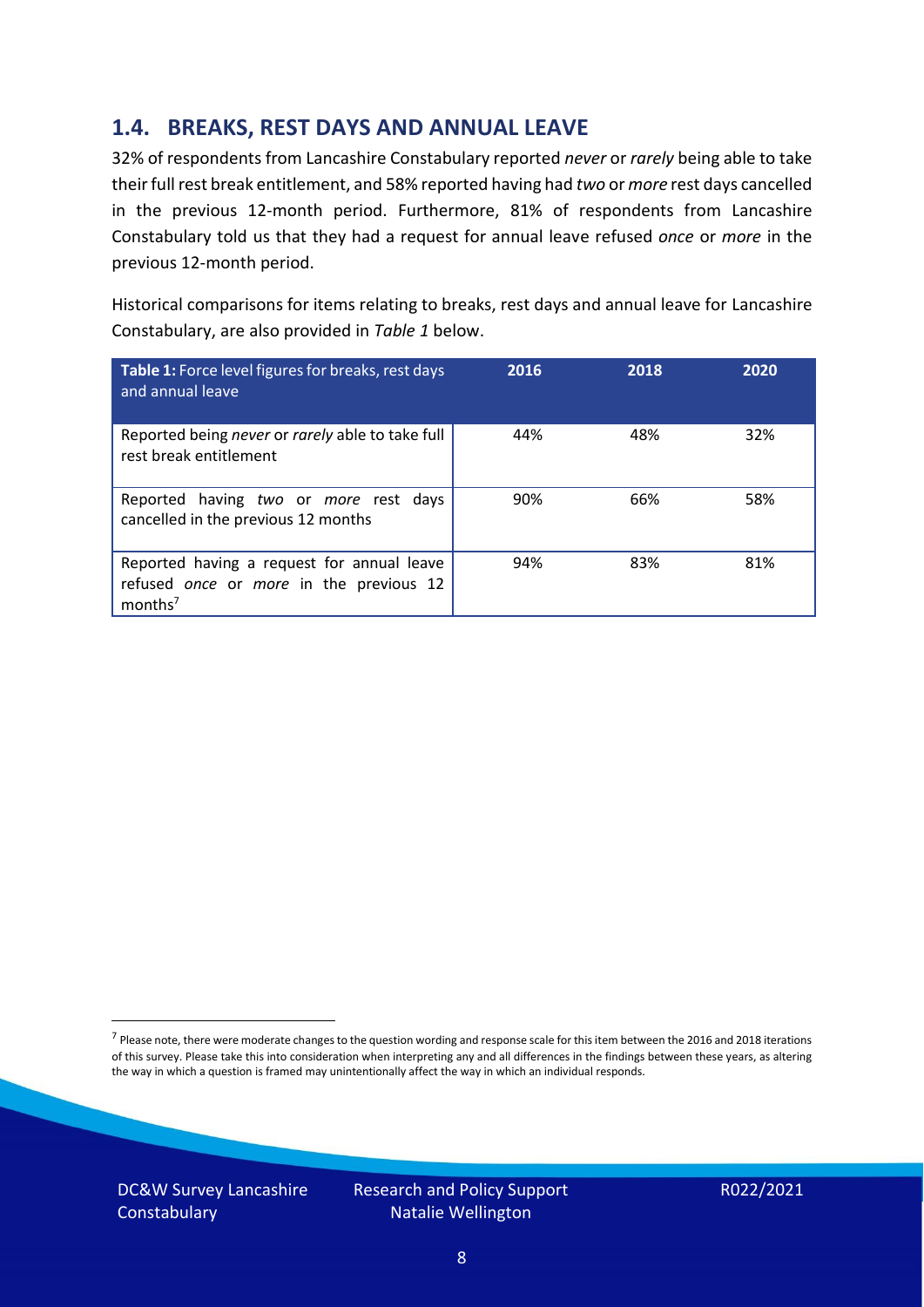### <span id="page-8-0"></span>**2. DEMAND**

### **2.1. WORKLOAD**

60% of respondents from Lancashire Constabulary told us that their workload is currently *too high*, or *much too high*. An historical comparison for both national and local proportions for workload are displayed in *Table 2* below.

| Table 2: Proportion of respondents reporting<br>that their workload was too high or much too<br>high in the previous 12-month period | 2016 | 2018 | 2020 |
|--------------------------------------------------------------------------------------------------------------------------------------|------|------|------|
| Force-level figures                                                                                                                  | 60%  | 75%  | 60%  |
| <b>National figures</b>                                                                                                              | 66%  | 72%  | 60%  |

### **2.2. AMOUNT AND PACE OF WORK**

87% of respondents from Lancashire Constabulary *disagreed* or *strongly disagreed* that they generally have enough officers to manage all the demands being made on them as a team/unit.

Furthermore, 12% *agreed* or *strongly agreed* that they had enough time to engage in proactive policing in their team/unit. An historical comparison for both national and local proportions for this item are displayed in *Table 3* below.

| Table 3: Proportion of respondents reporting<br>that they agreed or strongly agreed that they<br>had enough time to engage in proactive<br>policing in their team/unit | 2016 | 2018 | 2020 |
|------------------------------------------------------------------------------------------------------------------------------------------------------------------------|------|------|------|
| Force-level figures                                                                                                                                                    | 16%  | 10%  | 12%  |
| National figures                                                                                                                                                       | 13%  | 9%   | 14%  |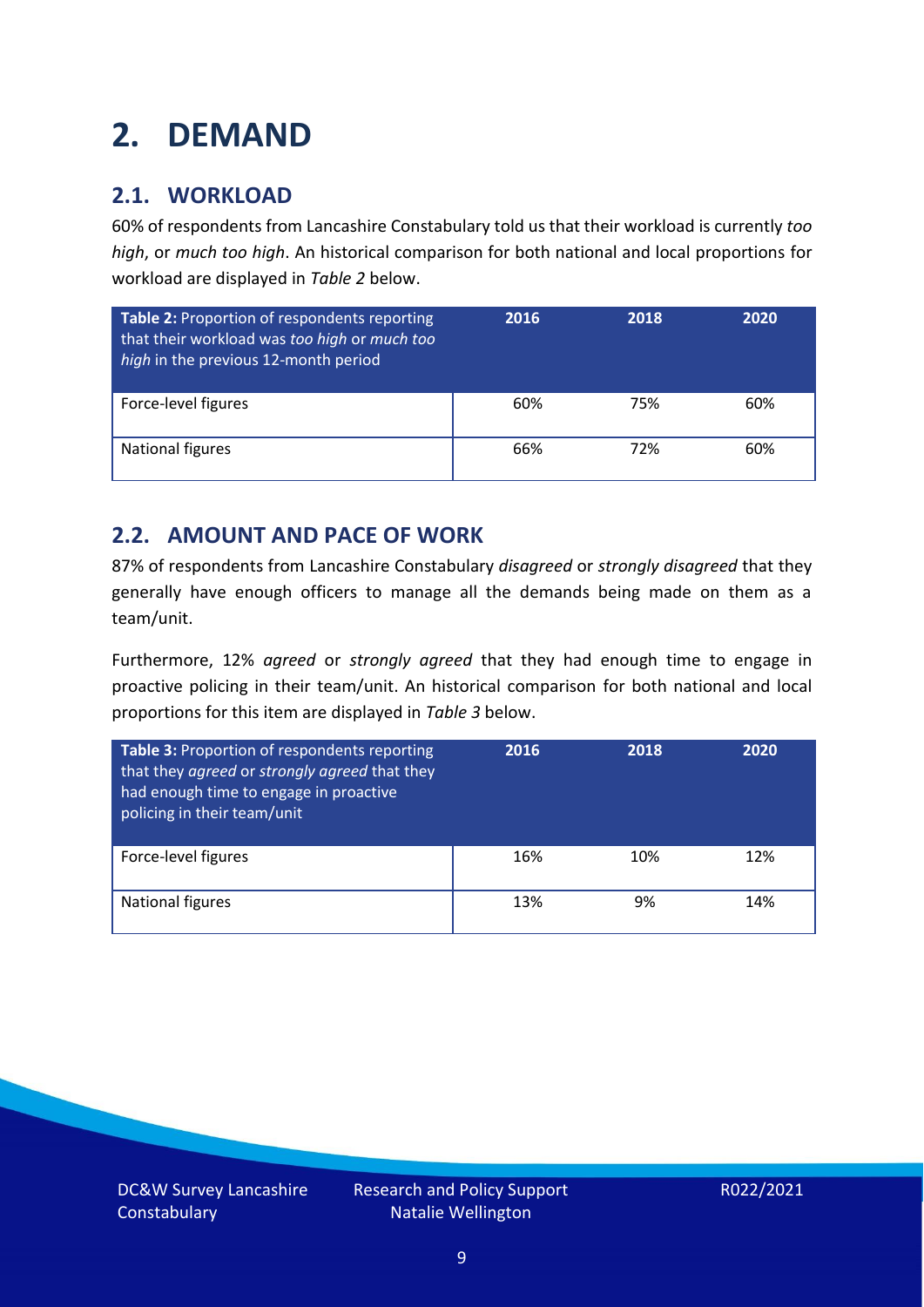### <span id="page-9-0"></span>**3. CAPACITY**

### **3.1. MINIMUM OFFICER STAFFING**

71% of respondents from Lancashire Constabulary indicated that their team or unit had a minimum officer staffing level.

Among respondents whose team or unit had a minimum officer staffing level, 17% indicated that this level was *never* or *rarely* achieved.

Respondents were asked how often minimum staffing levels have been met compared to before the COVID-19 crisis. 46% reported minimum staffing levels being met *less frequently* compared to before the COVID-19 crisis.

### **3.2. OFFICER STAFFING ARRANGEMENTS**

69% of respondents *disagreed* or *strongly disagreed* that the way officer staffing levels are determined in their team/unit seems to be effective. Historical comparisons for this item and one other key item, relating to capacity to deal with demand for Lancashire Constabulary, are provided in *Table 4* below.

| <b>Table 4:</b> Force level figures for key items relating to capacity                  |                                                               |      |      |  |
|-----------------------------------------------------------------------------------------|---------------------------------------------------------------|------|------|--|
| <b>Statements</b>                                                                       | Proportion of respondents who<br>disagreed with the statement |      |      |  |
|                                                                                         | 2016                                                          | 2018 | 2020 |  |
| The way officer staffing levels are determined in my<br>team/unit seems to be effective | 60%                                                           | 77%  | 69%  |  |
| There are enough officers in my team/unit for me to do<br>my job properly               | 67%                                                           | 86%  | 75%  |  |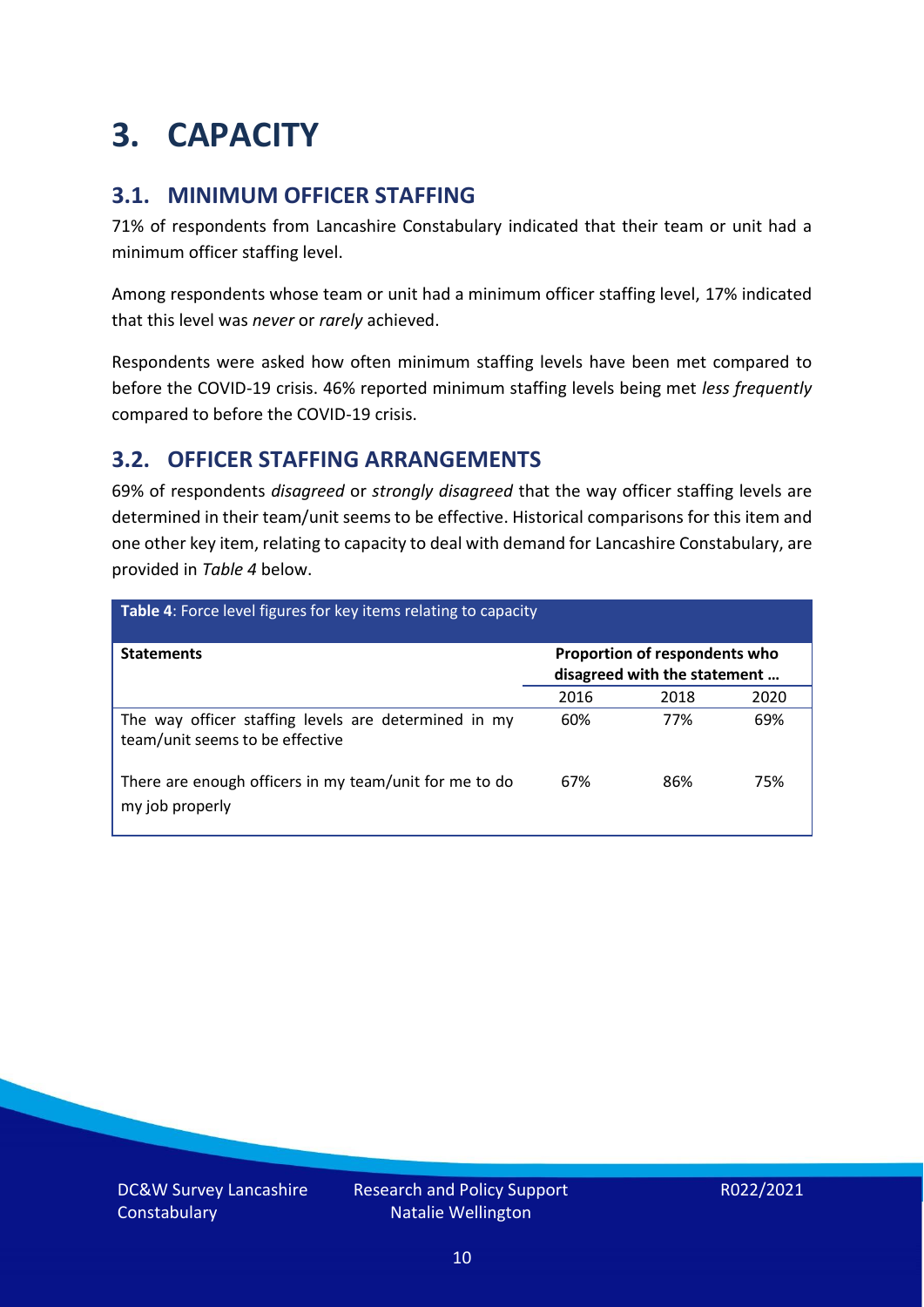### <span id="page-10-0"></span>**4. HEALTH AND WELLBEING**

### **4.1. OVERALL LIFE SATISFACTION AND WORTHWHILENESS**

Respondents were asked to rate their overall life satisfaction on a scale from 0 to 10, where 0 was *'Not at all satisfied'* and 10 was *'Completely satisfied'*. Furthermore, respondents were also asked to rate how worthwhile they feel the things they do in their life are on a scale from 0 to 10, where 0 was *'Not at all worthwhile'* and 10 was *'Completely worthwhile'.* These two items replicate the overall life satisfaction and overall worthwhileness questions posed within the Annual Population Survey by the Office for National Statistics (UK) and were included in the Demand, Capacity and Welfare Survey to enable benchmarking against the general population. vii

The average (mean) overall life satisfaction rating for the general population was 7 out of 10. The average (mean) rating for Lancashire Constabulary was 6 out of 10, with 23% of respondents reporting a low overall life satisfaction rating of *4* or *less*. These results can be compared to the national average of 6/10, with 23% of respondents reporting a low overall life satisfaction rating of *4* or *less*.

The average (mean) overall worthwhileness rating for the general population was 7 out of 10. The average (mean) rating for Lancashire Constabulary was 7 out of 10, with 17% of respondents reporting a low overall worthwhileness rating of *4* or *less*. These results can be compared to the national average of 7/10, with 18% of respondents reporting a low overall worthwhileness rating of *4* or *less*.

### **4.2. OVERALL PHYSICAL HEALTH**

Respondents were asked to rate their overall health on a scale from *very good* to *very poor*. An historical comparison for both national and local proportions for this item are in *Table 5* below.

| Table 5: Self-rated overall physical health |                       | 2016 | 2018 | 2020 |
|---------------------------------------------|-----------------------|------|------|------|
|                                             | Poor or very poor     | 9%   | 6%   | 6%   |
| Force-level figures                         | Neither good nor poor | 16%  | 14%  | 21%  |
|                                             | Good or very good     | 75%  | 80%  | 73%  |
|                                             | Poor or very poor     | 12%  | 7%   | 9%   |
| National figures                            | Neither good nor poor | 23%  | 17%  | 20%  |
|                                             | Good or very good     | 65%  | 77%  | 71%  |

DC&W Survey Lancashire **Constabulary**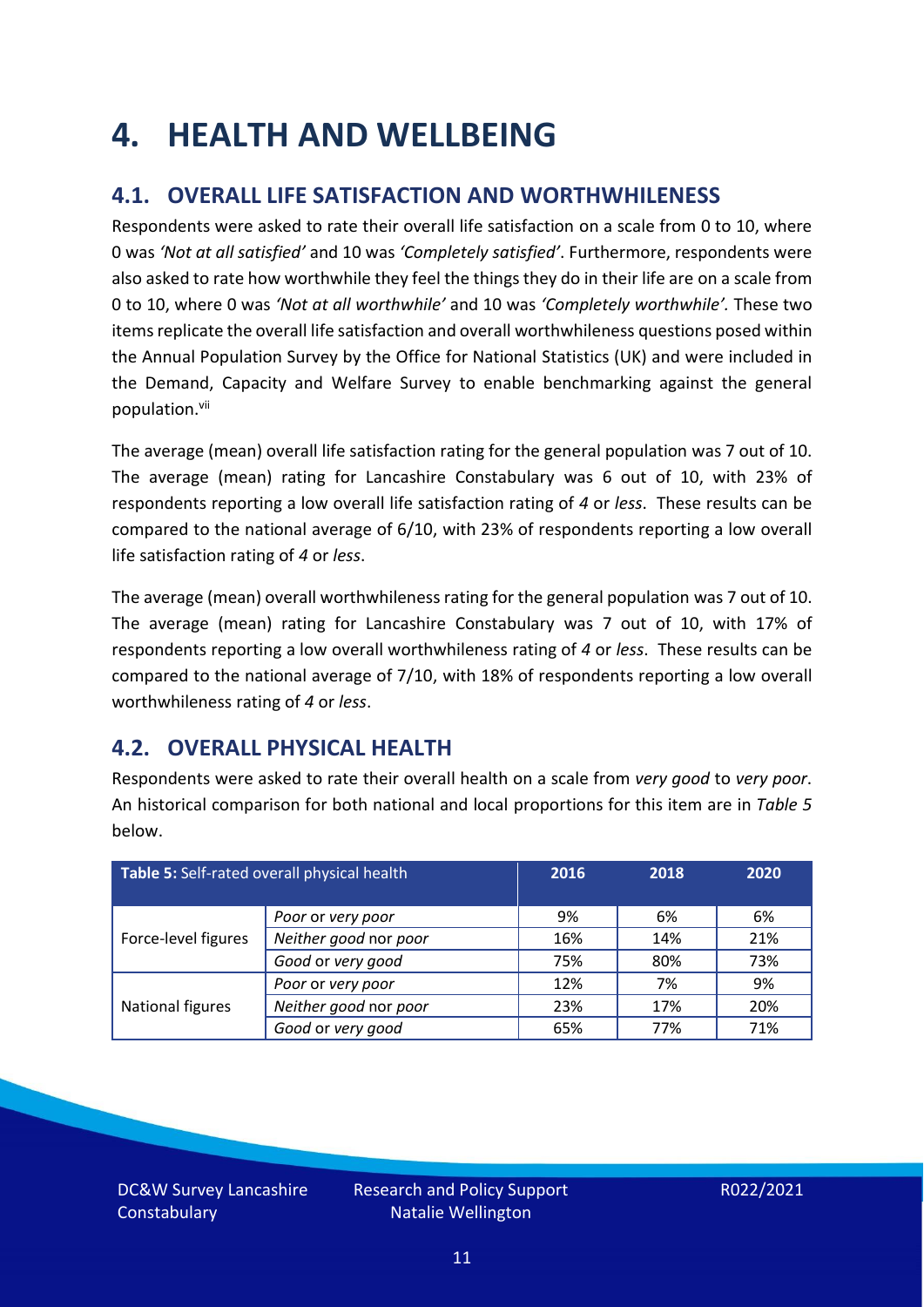### **4.3. SINGLE-ITEM INDICATORS FOR MENTAL HEALTH**

#### **4.3.1. ANXIETY AND HAPPINESS**

Overall anxiety was measured using a single-item measure. Respondents were asked to rate how anxious they had felt the day before on a scale from 0 to 10, where 0 was *'Not at all anxious'* and 10 was *'Completely anxious'*. Overall happiness was also measured using a single-item measure and respondents were asked to rate how happy they had been the day before on a scale from 0 to 10, where 0 was *'Not at all happy'* and 10 was *'Completely happy'*. These items replicate the overall anxiety and overall happiness questions posed within the Annual Population Survey by the Office for National Statistics (UK) and were chosen to enable benchmarking against the general population.<sup>viii</sup>

The average (mean) overall anxiety rating for the general population was 4 out of 10, with 36% of respondents reporting a high overall anxiety rating of *6* or *more*. <sup>8</sup> The average (mean) rating for Lancashire Constabulary was 4 out of 10, with 41% of respondents reporting a high overall anxiety rating of *6* or *more*. These results can be compared to the national average of 4/10, with 35% of respondents reporting a high overall anxiety rating of *6* or *more*. 9

The average (mean) overall happiness rating for the general population was 7 out of 10. The average (mean) rating for Lancashire Constabulary was 6 out of 10, with 21% of respondents reporting a low overall happiness rating of *4* or *less*. These results can be compared to the national average of 6/10, with 25% of respondents reporting a low overall happiness rating of *4* or *less*.

#### **4.3.2. STRESS**

Work related stress was measured using a single-item measure. 32% of respondents from Lancashire Constabulary said that they viewed their job as *very* or *extremely stressful*.

This is *lower than* the proportion reported in the national sample (33%) and *lower than* the proportion reported by Lancashire Constabulary in 2018 (49%).

Stress outside of work was assessed using an adaptation of the work-related stress measure. 12% of respondents from Lancashire Constabulary said that they viewed their life outside of work as *very* or *extremely stressful*.

<sup>&</sup>lt;sup>8</sup> Please note that proportions for other wellbeing measures were not provided

 $9$  Overall scores for anxiety have been grouped and reported differently to life satisfaction, worthwhileness and happiness. The percentage of respondents scoring a high rating of *6* or *more* has been reported, as higher scores for anxiety are commonly associated with lower individual wellbeing. Whereas, the percentage of respondents scoring a very low rating of *4* or *less* has been reported for life satisfaction, worthwhileness and happiness, as lower scores on these measures are commonly associated with lower individual wellbeing.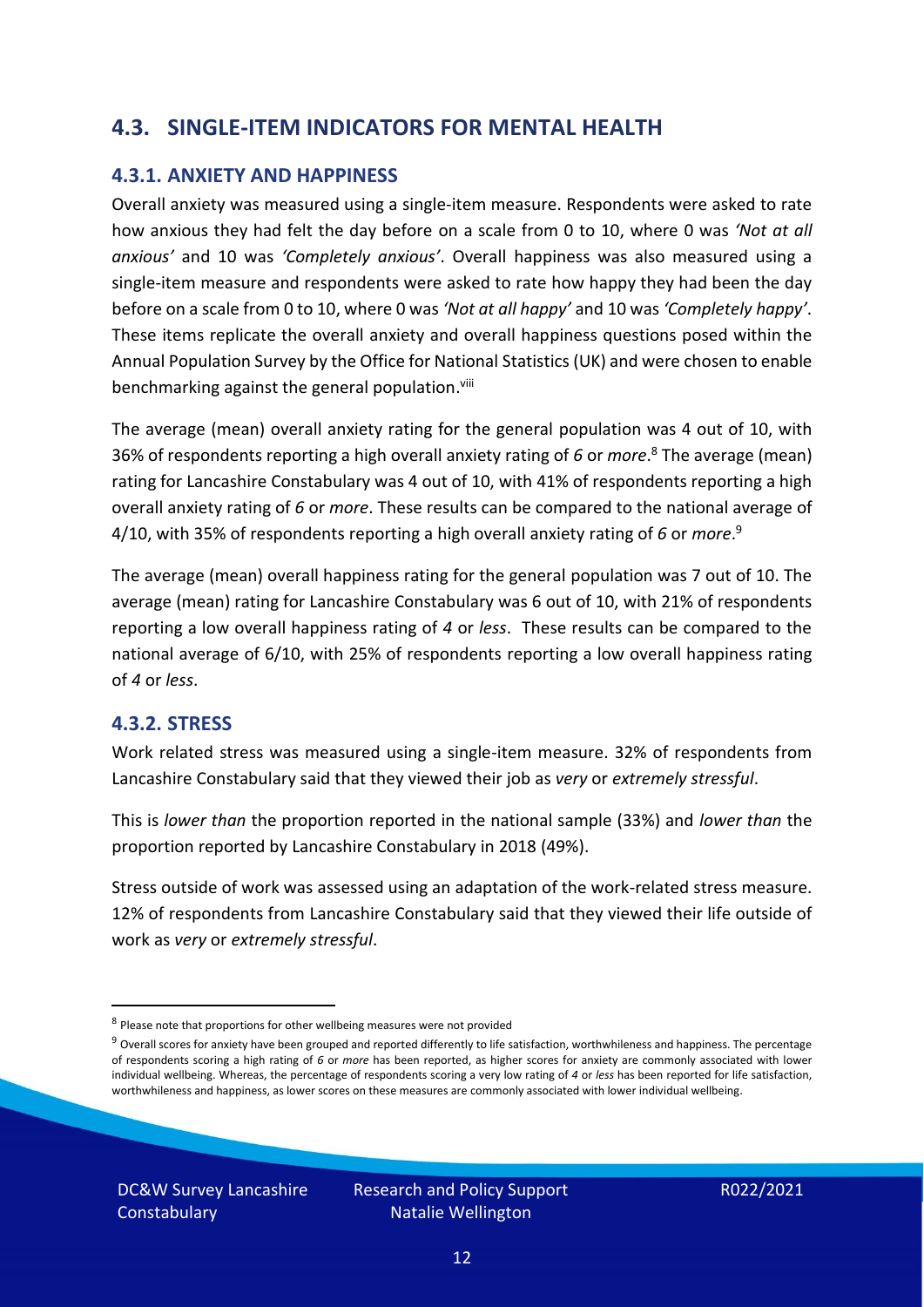#### **4.3.4. MENTAL HEALTH OVERVIEW**

A top-level broad overview of mental health and wellbeing was established using an item that asked respondents to indicate whether they had experienced feelings of stress, low mood, anxiety, or other difficulties with their health and wellbeing over the last 12 months. 80% of respondents from Lancashire Constabulary indicated that they had experienced feelings of stress, low mood, anxiety, or other difficulties with their health and wellbeing over the last 12 months; with 89% of these respondents also indicating that these feelings were caused by, or made worse by work.

#### **4.3.5. MENTAL WELLBEING**

Respondents' mental wellbeing was measured using the Short Warwick-Edinburgh Mental Wellbeing Scale,<sup>ix</sup> which asked them to rate their experience during the last two weeks for seven positively framed items. A metric score was calculated which indicated participants' overall wellbeing. The higher the score is, the better their overall wellbeing is thought to be.<sup>10</sup>

The metric score for Lancashire Constabulary is presented in *Table 6* below across years. This is also alongside the metric score for the national sample across years.

| <b>Table 6:</b> Average (mean) metric score for the Short Warwick-<br>Edinburgh Mental Wellbeing Scale | 2016 | 2018 | 2020 |
|--------------------------------------------------------------------------------------------------------|------|------|------|
| Force-level figures                                                                                    | 20   | 20   | 21   |
| National figures                                                                                       | 19   | 20   | 21   |

 $10$  The Short Warwick-Edinburgh Mental Wellbeing Scale was developed by the Universities of Warwick, Edinburgh and Leeds in conjunction with NHS Health Scotland (© University of Warwick, 2006).

DC&W Survey Lancashire **Constabulary**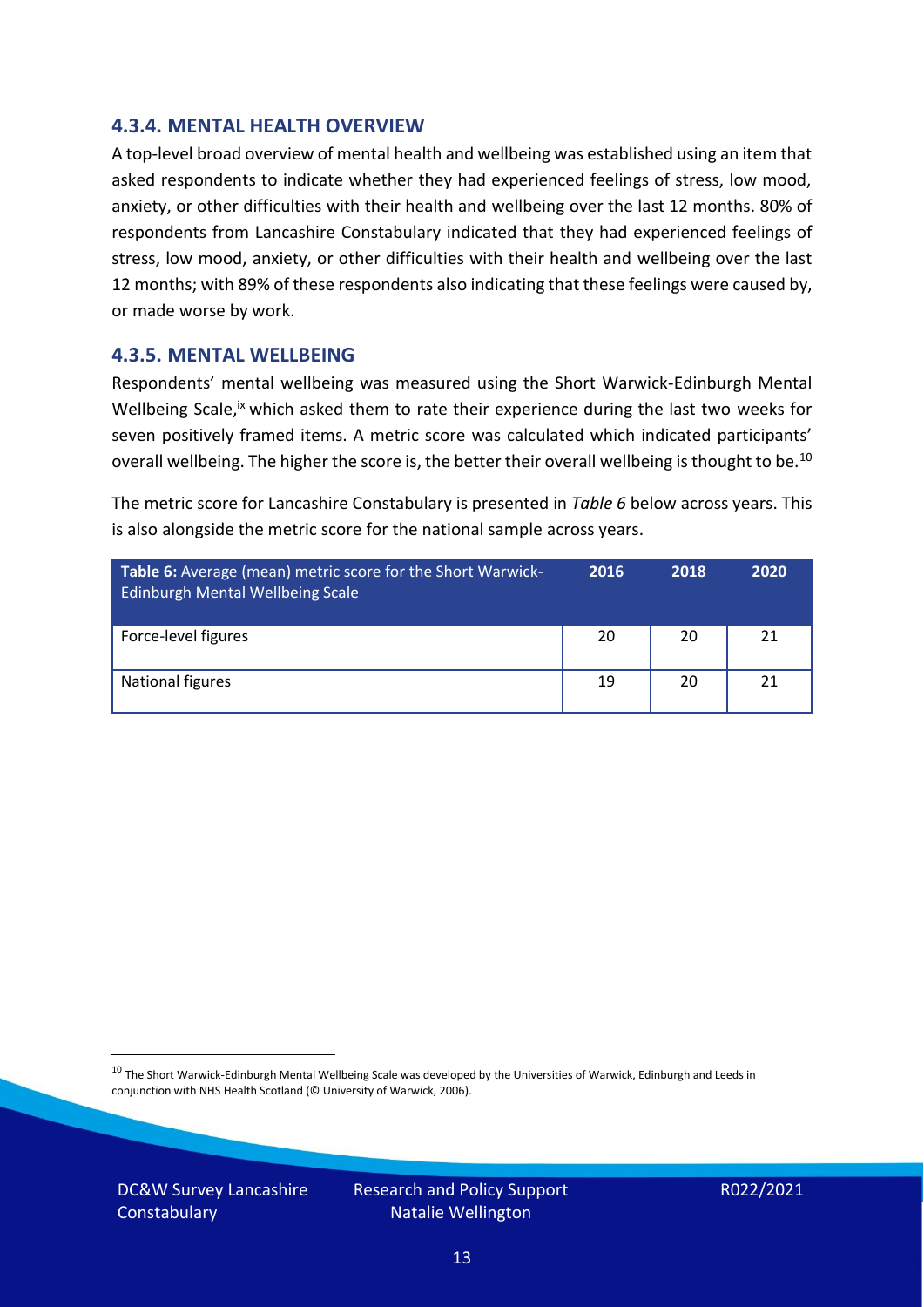### <span id="page-13-0"></span>**5. ABSENCE BEHAVIOUR**

### **5.1. ABSENCE**

51% of respondents from Lancashire Constabulary reported *one* or *more* days of sickness absence and 31% of respondents indicated that at least one day of their sickness absence was attributable to stress, depression, or anxiety.

The national proportion of respondents who had taken *one* or *more* days of sickness absence was 48% and 32% of respondents indicated that at least one day of their sickness absence was attributable to stress, depression, or anxiety.

### **5.2. PRESENTEEISM AND LEAVEISM**

Presenteeism is the act of attending work while ill. This has been shown to be associated with subsequent health decline, particularly in relation to burnout, $x$  and can lead to elevated absenteeism.<sup>xi</sup> Moreover, evidence suggests that presenteeism can compound the effects of the initial illness and negatively influence job satisfaction, resulting in negative job attitudes and withdrawal from work.<sup>xii</sup>

Leaveism is a term to describe hidden sickness absence and work undertaken during rest periods. A core dimension of leaveism includes using allocated time off such as annual leave entitlements to take time off when they are in fact unwell. Findings for Lancashire Constabulary across years are presented in *Table 7* below.

| Table 7: Proportion of respondents reporting the<br>following absence behaviour once or more over the<br>previous 12 months |                             | 2016 | 2018 | 2020 |
|-----------------------------------------------------------------------------------------------------------------------------|-----------------------------|------|------|------|
| Presenteeism                                                                                                                | Due to Physical health      | 88%  | 83%  | 70%  |
|                                                                                                                             | Due to Psychological health | 66%  | 78%  | 69%  |
| annual leave to<br><b>Using</b><br>time off due to<br>take<br>health                                                        | Due to Physical health      | 61%  | 41%  | 31%  |
|                                                                                                                             | Due to Psychological health | 42%  | 42%  | 44%  |

DC&W Survey Lancashire **Constabulary**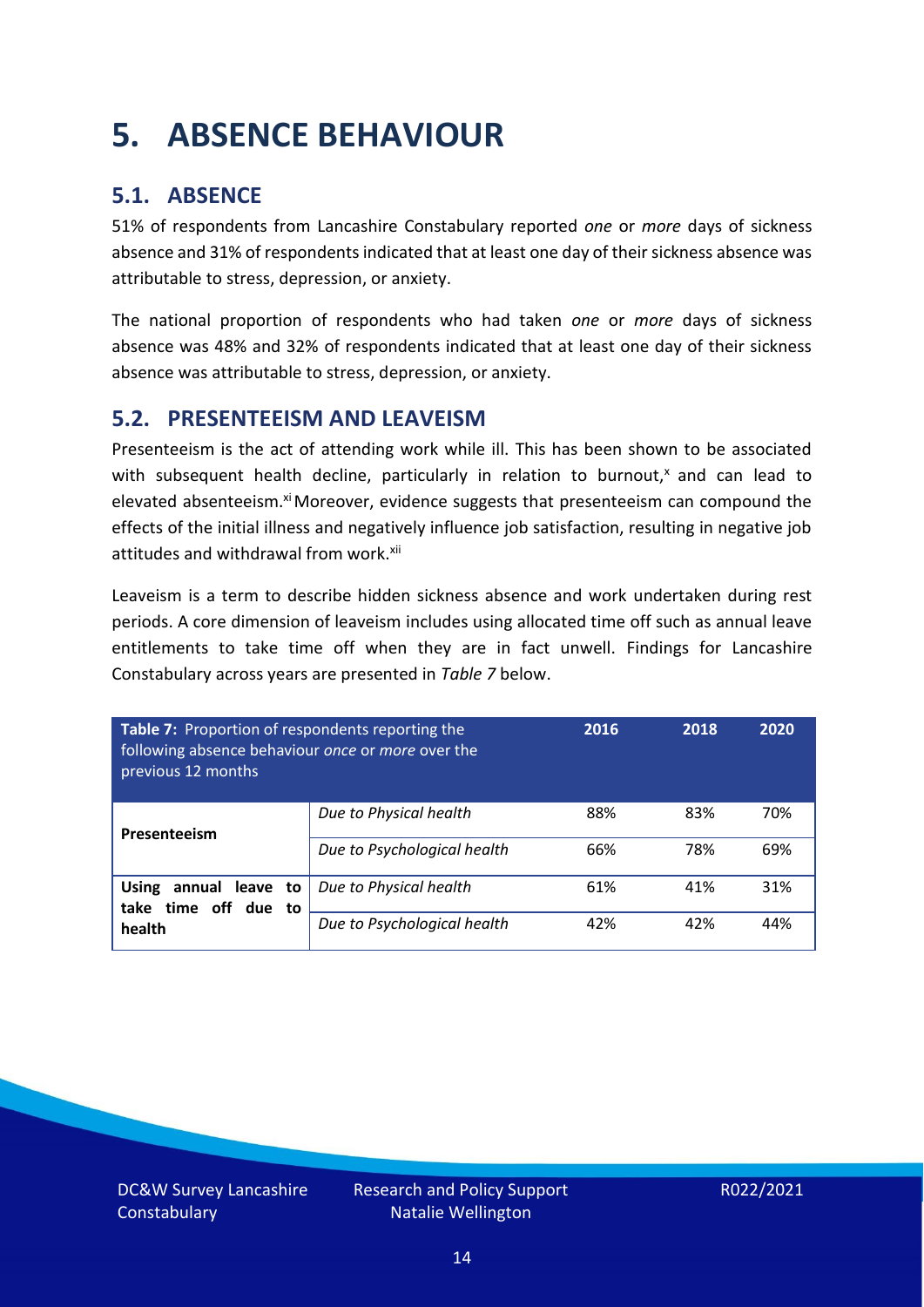## <span id="page-14-0"></span>**6. VIOLENCE AND PHYSICAL INJURIES**

### **6.1. VIOLENCE**

Verbal and physical violence was assessed using four questions regarding how often officers received verbal insults, verbal threats, spitting assaults, unarmed physical attacks, and attacks with a weapon from members of the public over the previous 12 months. Findings for Lancashire Constabulary are presented in *Table 8* below.

**Table 8**: Force level figures for frequency of verbal and physical violence from members of the public

| Type of violent victimisation                                                          | Proportion of respondents indicating frequency<br>of experience as at least once a week |      |      |
|----------------------------------------------------------------------------------------|-----------------------------------------------------------------------------------------|------|------|
|                                                                                        | 2016                                                                                    | 2018 | 2020 |
| Verbal insults (e.g. swearing, shouting, abuse)                                        | 45%                                                                                     | 46%  | 27%  |
| Verbal threats (e.g. threat of hitting, threat of<br>kicking)                          | 25%                                                                                     | 27%  | 15%  |
| Spitting assaults (i.e. being deliberately spat<br>$upon)$ <sup>11</sup>               |                                                                                         | 3%   | 3%   |
| Unarmed physical attacks (e.g. struggling to get<br>free, wrestling, hitting, kicking) | 16%                                                                                     | 22%  | 11%  |
| Use of a deadly weapon (e.g. stick, bottle, axe,<br>firearm)                           | 3%                                                                                      | 2%   | 0%   |

### **6.2. INJURIES**

8% of Lancashire Constabulary respondents reported that they had suffered *one or more* injuries that required medical attention as a result of **work-related violence** in the last year.

This is *lower than* the proportion reporting *one or more* injuries as a result of **work-related violence** in the national sample (16%) and *lower than* the proportion reported by Lancashire Constabulary in 2018 (21%).

5% of Lancashire Constabulary respondents reported that they had suffered one or more injuries that required medical attention as a result of **work-related accidents** in the last year.

 $11$  Data on spitting assaults is not available for the year 2016 as the item was not included until the 2018 iteration of the survey.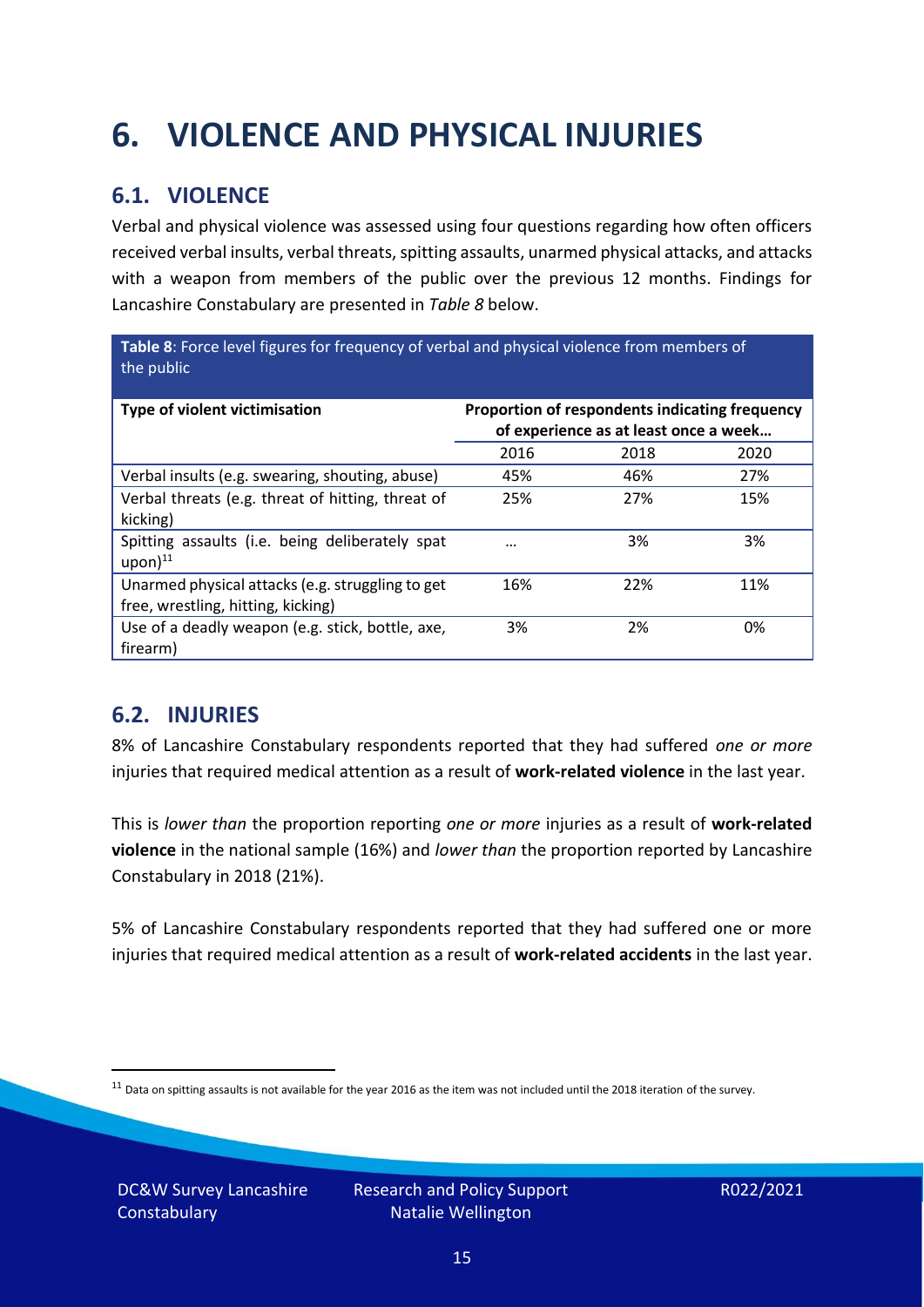This is *lower than* the proportion reporting *one or more* injuries as a result of **work-related accidents** in the national sample (11%) and *lower than* the proportion reported by Lancashire Constabulary in 2018 (21%).

DC&W Survey Lancashire **Constabulary** 

Research and Policy Support Natalie Wellington

R022/2021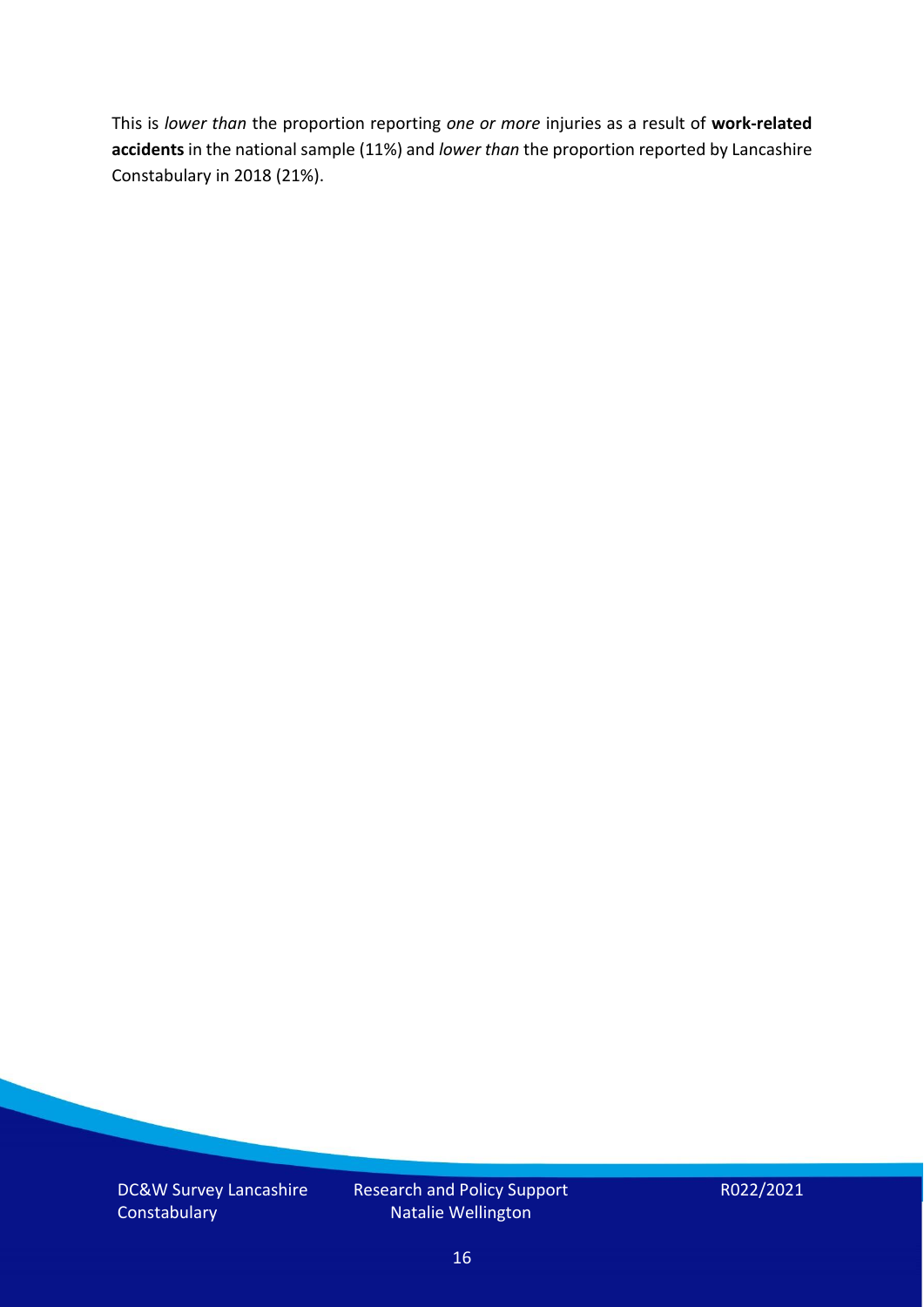# <span id="page-16-0"></span>**7. ORGANISATIONAL SUPPORT FOR MENTAL HEALTH AND WELLBEING**

### **7.1. DISCLOSURE**

Respondents who indicated that they had sought help for difficulties with mental health and wellbeing were presented with additional questions concerning disclosure to a line manager. 69% of respondents from Lancashire Constabulary, for whom it was applicable, reported that they had disclosed seeking mental health and wellbeing support to their line managers. This can be compared with 72% reported by Lancashire Constabulary in 2018.

#### **7.2. MENTAL HEALTH AND WELLBEING SUPPORT SERVICES**

Respondents were asked about mental health and wellbeing support services that are *reactive* (services that aim to help those that are already experiencing difficulties with their mental health and wellbeing), and *proactive* (services that aim to help people prevent difficulties with mental health and wellbeing from developing). Key findings for Lancashire Constabulary are displayed in the tables below, with *Table 9* displaying both national and local proportions.

**Table 9**: Proportion of respondents reporting that they are *aware* of reactive and proactive mental health and wellbeing support services that their force offers

| <b>Questions</b>                                                                                                                                                                                                                   | Proportion of respondents |                  |
|------------------------------------------------------------------------------------------------------------------------------------------------------------------------------------------------------------------------------------|---------------------------|------------------|
|                                                                                                                                                                                                                                    | Force-level figures       | National figures |
| Reported being aware of reactive services that their force<br>offers to support the mental health and wellbeing of its<br>employees (e.g. counselling, helpline services, peer<br>support groups etc.)                             | 74%                       | 74%              |
| Reported being aware of proactive services that their<br>force offers to support the mental health and wellbeing<br>of its employees (e.g. resilience training, mindfulness<br>workshops, mental health awareness programmes etc.) | 30%                       | 43%              |

DC&W Survey Lancashire **Constabulary**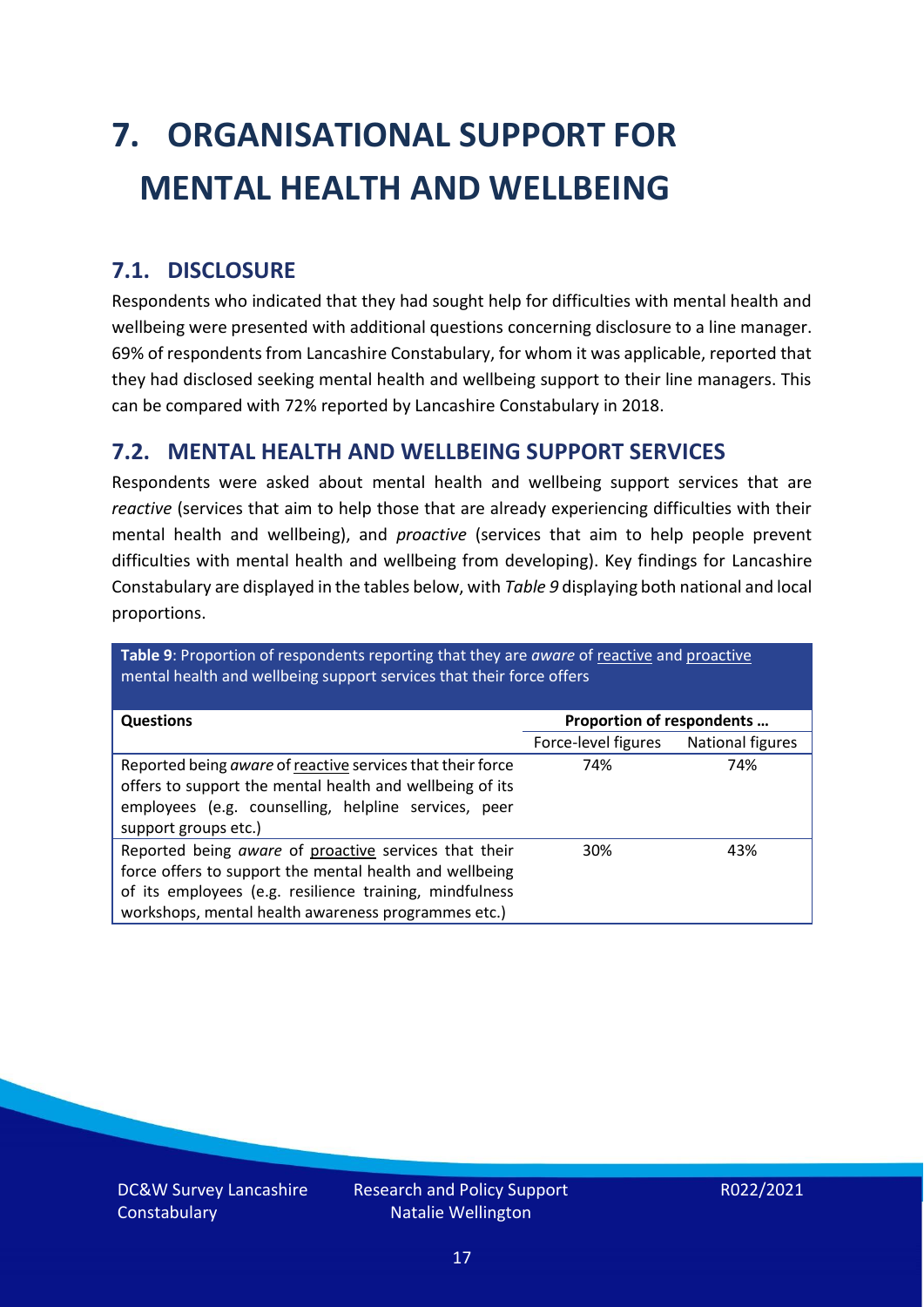### <span id="page-17-0"></span>**8. COVID-19 CRISIS**

Questions about the COVID-19 crisis have been included in this year's survey to help to better understand the impacts of working within the police service during this period. This section of the report specifically focusses on the personal impact of the COVID-19 crisis on officers, whilst organisational impacts have been reported at contextually appropriate points throughout the report.<sup>12</sup>

Respondents were asked whether they think they have or have had COVID-19. Comparisons for both national and local proportions are shown in *Table 10* below.

| Table 10: Proportion of respondents reporting whether<br>they have or have had COVID-19 | <b>Force-level</b><br>figures | <b>National</b><br>figures |
|-----------------------------------------------------------------------------------------|-------------------------------|----------------------------|
| Yes, confirmed by a positive antigen or antibody test                                   | 6%                            | 3%                         |
| Yes, based on strong personal suspicion or medical advice                               | 21%                           | 23%                        |
| No                                                                                      | 46%                           | 47%                        |
| Unsure                                                                                  | 27%                           | 27%                        |

31% of respondents from Lancashire Constabulary said that they were *very* or *extremely worried* about the impact that the COVID-19 crisis will have on them personally. This can be compared to the national sample, where 22% said that they were *very* or *extremely worried* about the impact that the COVID-19 crisis will have on them personally.

Respondents from Lancashire Constabulary were asked about their concern over the issues displayed in *Table 11* below (national and local proportions are shown).

| Table 11: Proportion of respondents reporting that they were very or extremely concerned over the<br>following |                           |                 |
|----------------------------------------------------------------------------------------------------------------|---------------------------|-----------------|
| <b>Statements</b>                                                                                              | Proportion of respondents |                 |
|                                                                                                                | Force-level               | <b>National</b> |
|                                                                                                                | figures                   | figures         |
| Becoming unwell with COVID-19 due to having close contact with                                                 | 28%                       | 34%             |
| someone who has COVID-19 in the line of duty                                                                   |                           |                 |
| Becoming unwell with COVID-19 due to being assaulted by someone                                                | 12%                       | 23%             |
| who has COVID-19 in the line of duty                                                                           |                           |                 |
| Having adequate access to COVID-19 testing (antigen                                                            | 37%                       | 37%             |
| and/or antibody diagnostic testing)                                                                            |                           |                 |
| Enforcing the lockdown restrictions                                                                            | 19%                       | 25%             |

<sup>12</sup> For more information please see the introduction to this report on page 3.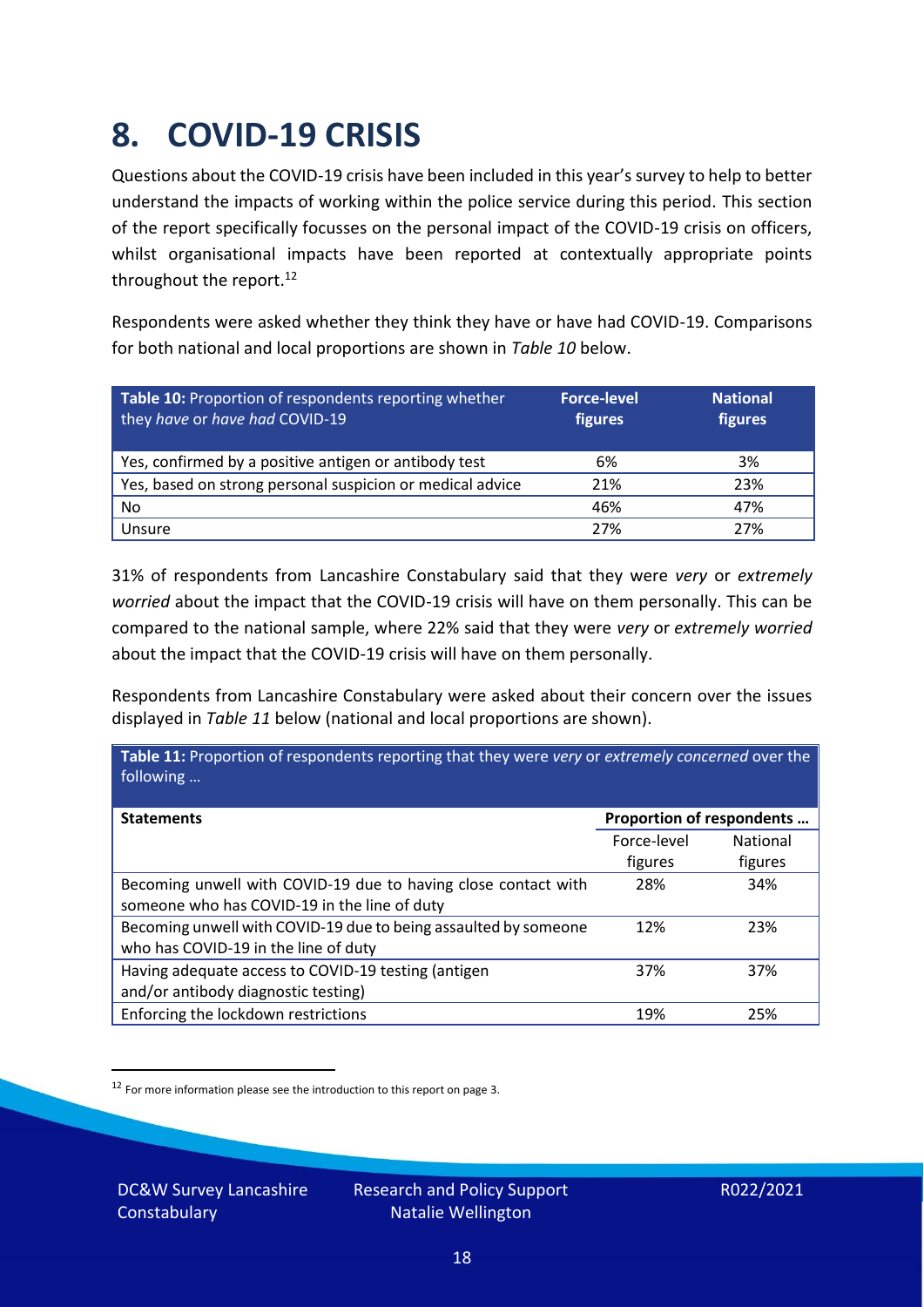Furthermore, 43% of respondents from Lancashire Constabulary reported that they *disagreed*  or *strongly disagreed* that they have all the equipment they personally need to protect them from COVID-19 whilst at work. This can be compared to the national sample, where 39% reported that they *disagreed* or *strongly disagreed* that they have all the equipment they personally need to protect them from COVID-19 whilst at work.

DC&W Survey Lancashire **Constabulary** 

Research and Policy Support Natalie Wellington

R022/2021